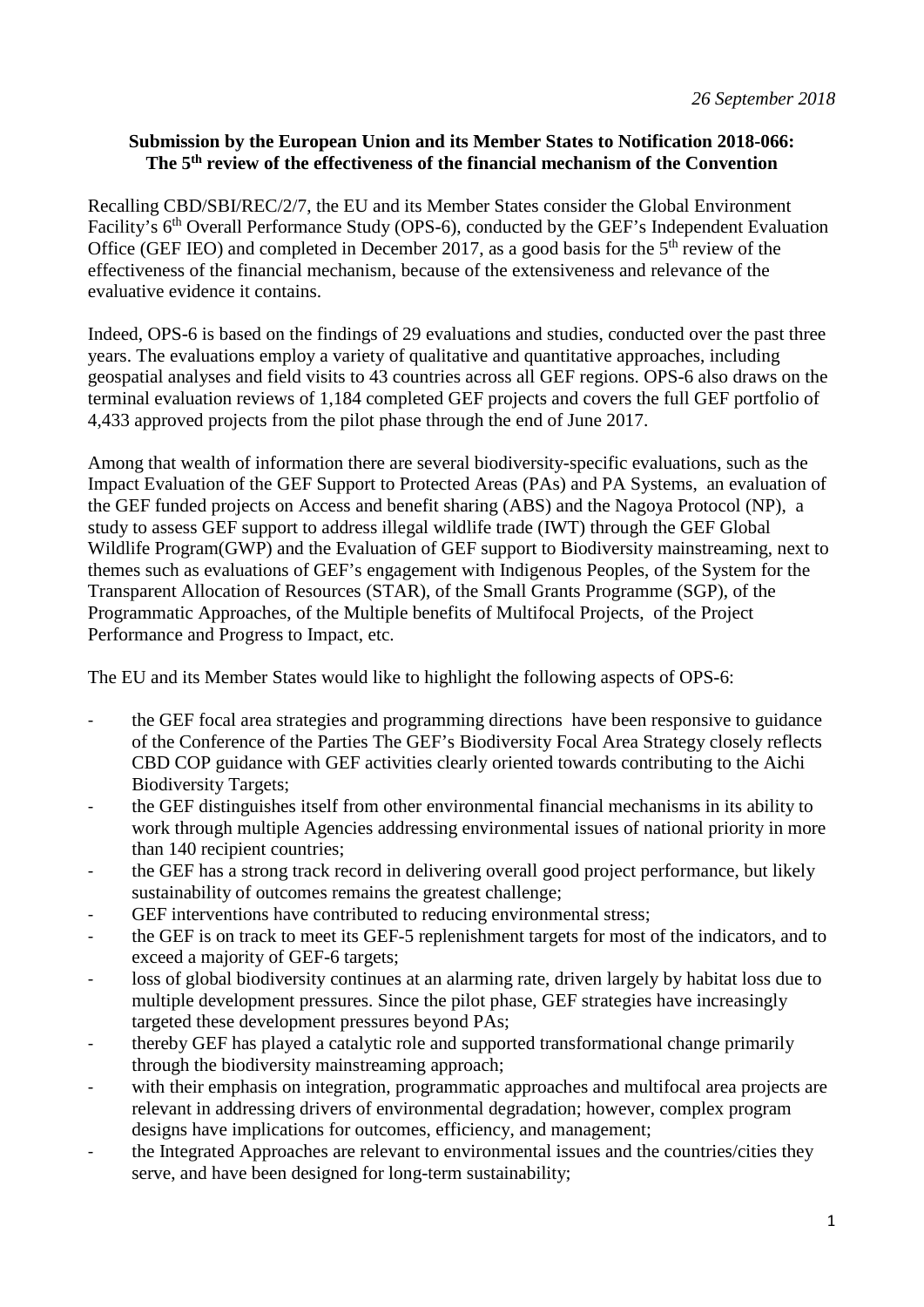- GEF support is contributing to biodiversity conservation by helping to lower habitat loss in PAs as indicated by less forest cover loss in GEF-supported PAs compared to PAs not supported by the GEF. GEF-supported PAs also generally show positive trends in species populations and reduced pressures to biodiversity at the site level;
- GEF support has helped build capacities that address key factors affecting biodiversity conservation in PAs, mainly in the areas of PA management effectiveness, participatory planning and realization of economic and social benefits for local population , and sustainable financing. However, sustainable financing of PAs remains a concern;
- GEF support is contributing to large-scale change in biodiversity governance in countries by investing in PA systems, including legal frameworks that increase community engagement. Through interventions at the PA level, GEF support is also helping catalyse gradual changes in governance and management approaches that help reduce biodiversity degradation;
- while sharing important characteristics with governments and other donors, GEF support allows adaptability and higher likelihood of broader adoption in cases where it pays particular attention to three key elements in combination: long-term engagement; financial sustainability; and creation of links across multiple approaches, stakeholders, and scales;
- the Global Wildlife Programme (GWP) is relevant to GEF-6 Biodiversity Strategy priorities and to advancing core goals of the Convention on Biological Diversity – including the Aichi Targets, and the goals of CITES;
- GWP shows remaining gaps in geographic and species coverage; focus is mainly on single country projects;
- the GWP has an appropriately comprehensive theory of change to address illegal wildlife trade; most GWP funding is focused on addressing Illegal Wildlife Trade at source;
- there are structural limitations on the extent to which GWP child projects can be expected to fully realize the PFD because of the current funding mechanism;
- political will and corruption are not explicitly and directly addressed in GWP projects;
- GEF supported ABS through the Nagoya Protocol Implementation Fund (NPIF) with significant success in the support to ratification of the Nagoya Protocol, in the development of ABS pilots with the private sector and in linking ABS, conservation and equitable rights, welfare, resources and the needs of indigenous peoples and local communities.

With regard to issues of funding and governance, the EU and its Member States would like to highlight that:

- The development of the partnership increased GEF's capacity to address biodiversity issues.
- GEF financing has been constrained by exchange rate volatility, fragmentation in donor funding, and impediments to scaling-up non grant instruments;
- operational restrictions and lack of awareness of the GEF have resulted in limiting or not fully realizing the potential for successful engagement with the private sector;
- overall, the GEF partnership is well governed; concerns continue to exist on matters related to representation, efficiency, accountability, and transparency.

-

The EU and its Member States recognize that the policy recommendations for GEF-7 have addressed the concerns expressed in OPS-6, in particular:

- updates to the STAR allocation methodology, including measures to address the particular needs of the poorest and most vulnerable GEF-recipient countries;
- optimizing the use of GEF resources in different countries with a view to mobilizing greater investments in measures to achieve global environmental benefits, including through the Impact Programmes;
- strengthening the GEF Partnership;